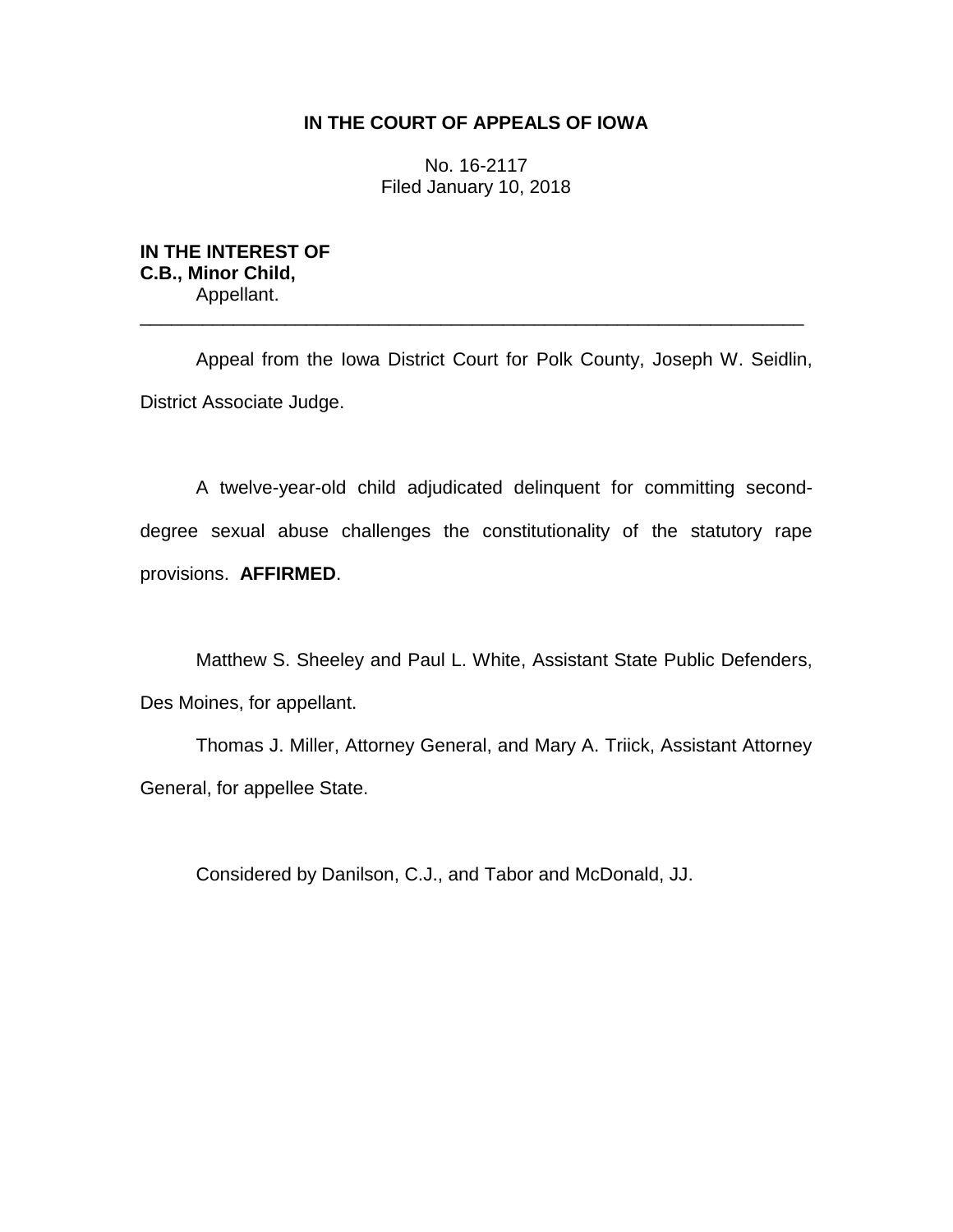## **TABOR, Judge.**

Twelve-year-old C.B. repeatedly committed sex acts against his stepsiblings, who were five, eight, and ten years old. The juvenile court adjudicated him as a delinquent for sexual abuse in the second degree based on the age of the other children. C.B. alleges enforcing the strict liability provisions of Iowa's statutory rape statutes violated his right to due process. C.B. also contends those statutes are void for vagueness as applied to him. He further argues he was entitled to a jury trial.

Because C.B. identifies no defects in the juvenile court process, we decline to reverse on his procedural due process argument. In addition, C.B. fails to show the statute prohibiting sex acts with children under age twelve was unconstitutionally vague as applied to him. Finally, the right to jury trials in delinquency cases has already been foreclosed by our supreme court.

### **I. Facts and Prior Proceedings**

In the fall of 2013, five-year-old D.S., eight-year-old D.B., and ten-year-old K.B. all reported that C.B., their twelve-year-old stepbrother, had subjected them to unwanted sexual contact. In the case of D.S., C.B. was babysitting when he placed the younger child's penis in his mouth and then C.B. inserted his penis into the five-year-old's rectum. C.B. warned D.S. not to tell their father, but the child soon revealed the incident to his grandfather. C.B. denied the allegations at first, but he eventually admitted to the contact, saying he was angry with D.S.

When two other stepsiblings, D.B. and K.B., learned they would not be seeing C.B. for a while because "he was in trouble for hurting a little boy," they disclosed to their mother that C.B. had also sexually assaulted them at their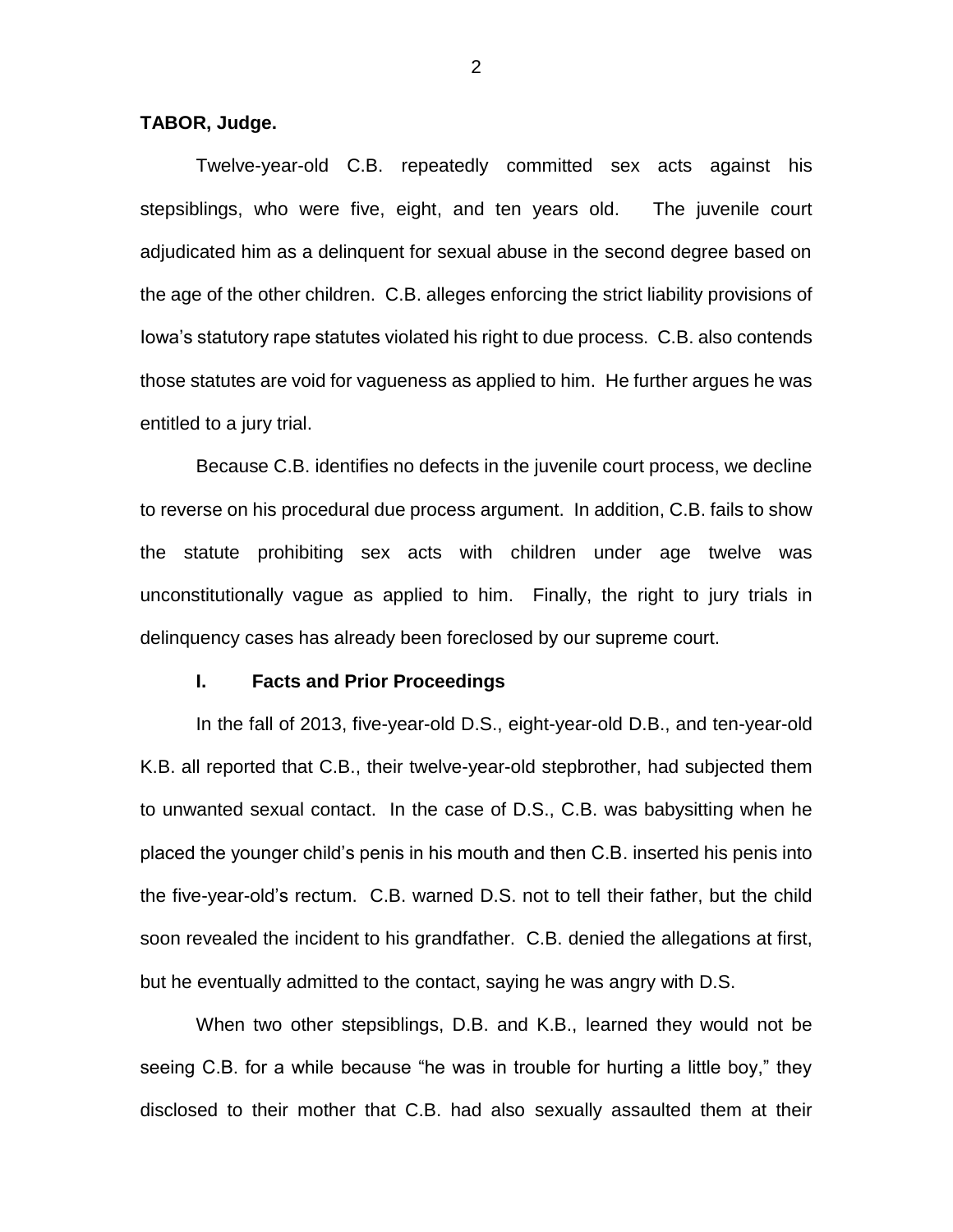grandmother's house. Eight-year-old D.B. recalled he and C.B. had been taking a bath together, they stood up in the tub, and C.B. inserted his penis into D.B.'s rectum, which was painful. K.B. reported that when she was ten years old, she and C.B. were in their grandmother's bed and C.B. "told her to pull her pants down" and to "lay sideways" before he inserted his penis into her rectum. K.B. planned to testify "this did not feel right to her." According to the minutes of evidence, C.B. also tried to insert his penis into her vagina and "his penis came into contact with her genitalia."

In February 2014, the State filed a delinquency petition, alleging five counts of sexual abuse in the second degree, class "B" felonies if filed in criminal court, in violation of Iowa Code sections 709.1 and 709.3(2) (2014), based on C.B.'s sex acts against those three children under the age of twelve. Two months later, C.B. filed a motion to dismiss the delinquency petition, alleging the strict liability provisions in Iowa Code chapter 709 violated his right to fundamental fairness ensured by the due process clauses of both the federal and state constitutions. He also alleged the statute was void for vagueness as applied to his situation. The State resisted. The juvenile court held a hearing on C.B.'s dismissal motion, accepting deposition testimony from expert witnesses offered by both sides.

In July 2014, the juvenile court denied the motion to dismiss. The court believed

as the fact finder at trial, [it] could find that the Child committed sexual abuse under the specific intent offense of Iowa Code § 709.1(1) (the act is done by force or against the will of the other),<sup>[1]</sup> as well as under

 $\overline{a}$ 

3

 $1$  The juvenile court was mistaken in asserting sexual abuse was a "specific intent" offense. *See Lamphere v. State*, 348 N.W.2d 212, 217 (Iowa 1984) (classifying sexual abuse as a "general intent crime").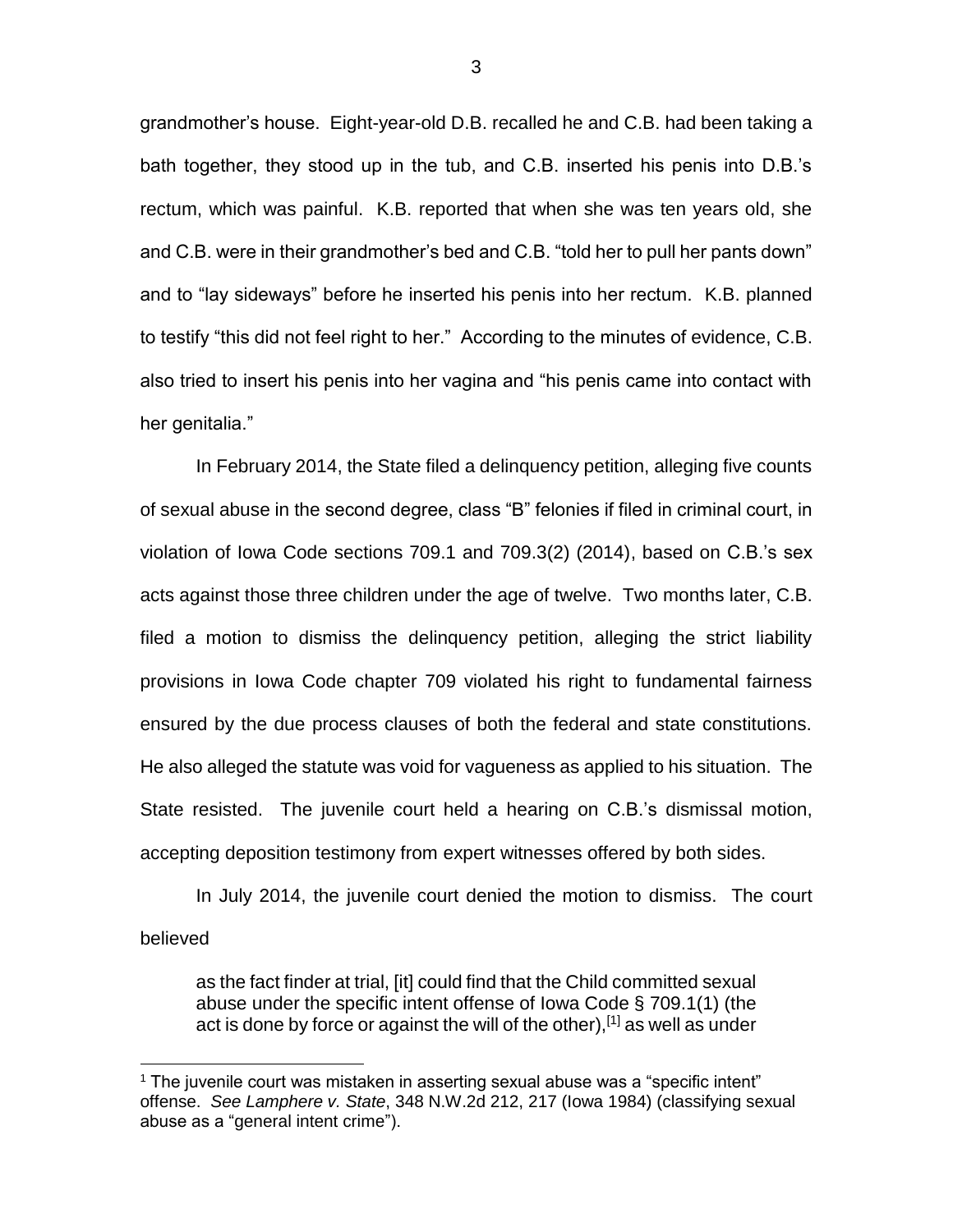the strict liability offense of Iowa Code § 709.1(3) (the other person is a child), thereby rendering the Child's Constitutional arguments moot. . . . The child's motion to dismiss, therefore, is premature until such time as the State has presented its proof at trial.

C.B. filed a motion to enlarge and amend, arguing the State's delinquency petition limited the theory of adjudication to sexual abuse based on the age of the alleged victims and, as such, the adjudication violated his right to due process. The juvenile court denied C.B.'s motion to reconsider. C.B. unsuccessfully sought an interlocutory appeal on the due process questions. C.B. then demanded a jury trial, which the juvenile court rejected.

The parties stipulated to adjudication on the minutes of evidence, and C.B. renewed his motion to dismiss. The juvenile court penned a comprehensive and well-reasoned ruling denying the motion to dismiss.

In December 2014, the court suspended the proceedings and granted a consent decree, allowing C.B. to stay in his home and comply with the requirements of Woodward Academy's outpatient sexual offender treatment program. At the urging of C.B.'s juvenile court officer, in May 2015, the juvenile court decided C.B. needed a higher level of sexual offender treatment than was available in the community and placed C.B. in residential treatment. In December 2016, the juvenile court revoked the consent decree and adjudicated C.B., then fifteen years old, as having committed three delinquent acts of sexual abuse in the second degree in violation of Iowa Code sections 709.1(3), stating the "other person is a child," and 709.3(1)(b), stating the "other person is under the age of twelve." The court noted C.B. had been unable to complete the terms of the consent decree within the time frame permitted by section 232.46(4). The court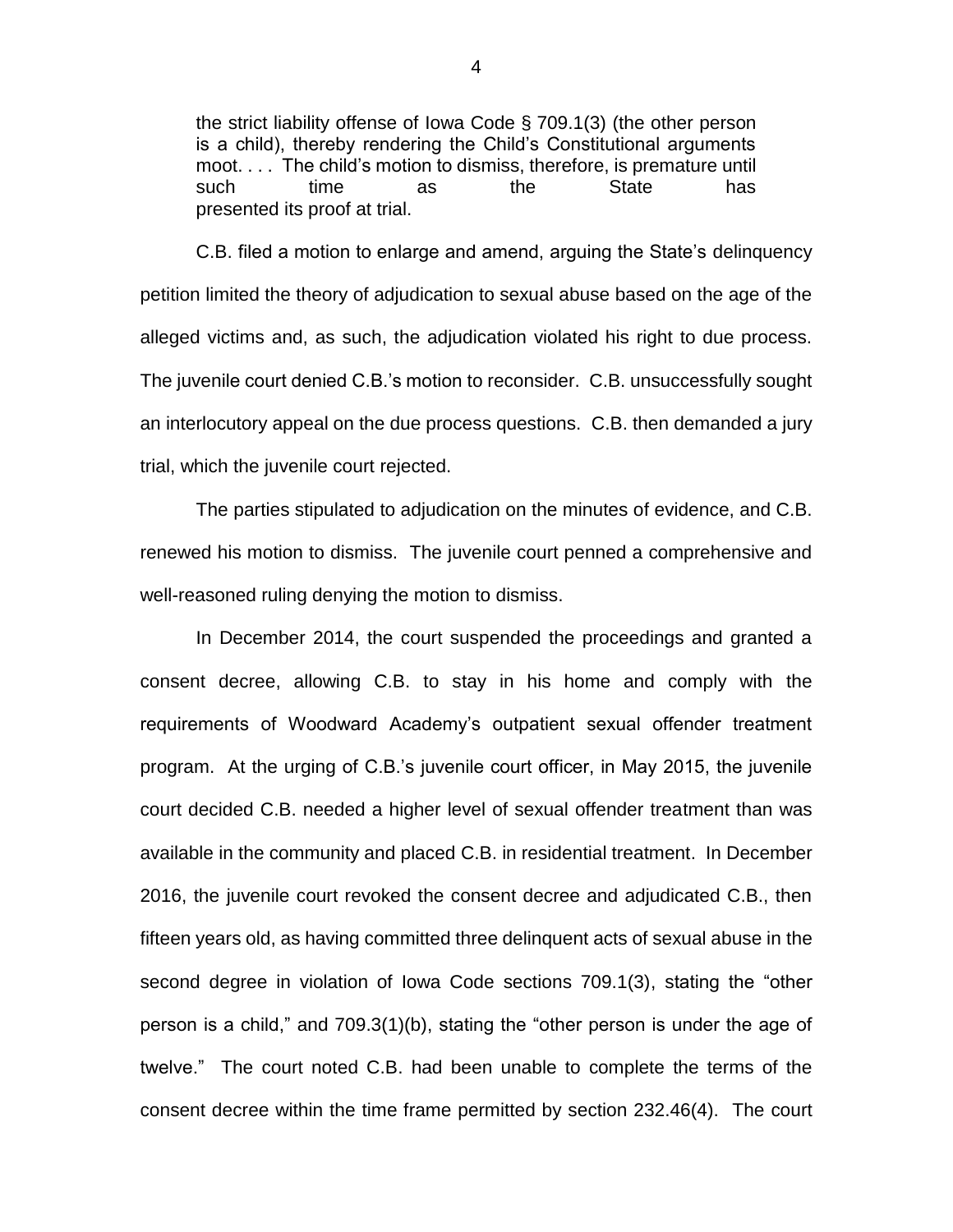deferred placing C.B. on the sex offender registry because he remained in a residential facility.

C.B. filed a notice of appeal, challenging the delinquency adjudication and prior adverse rulings. C.B. asked our supreme court to retain his appeal under Iowa Rule of Appellate Procedure 6.1101(2)(a), (c), (d) and (f). But the supreme court transferred the case to us.

#### **II. Scope and Standard of Review**

We review both constitutional claims and juvenile delinquency proceedings de novo. *Formaro v. Polk Cty.*, 773 N.W.2d 834, 838 (Iowa 2009); *In re J.K.*, 873 N.W.2d 289, 293 (Iowa Ct. App. 2015). The objective of the juvenile court, and the appellate court on review, is to ensure an outcome that is in the child's best interests. *In re A.K.*, 825 N.W.2d 46, 49 (Iowa 2013).

## **III. Constitutional Challenges**

The Due Process Clause "has a role to play" in juvenile delinquency proceedings. *In re Gault*, 387 U.S. 1, 13 (1967). Both the federal and state constitutions enshrine the right to due process of law. U.S. Const. amends. V, XIV; Iowa Const. art. I, § 9. These protections embrace two separate but related concepts—substantive due process and procedural due process. *State v. Russell*, 897 N.W.2d 717, 732 (Iowa 2017). Substantive due process prevents the State from interfering with "rights implicit in the concept of ordered liberty," while procedural due process constrains State action that infringes upon an individual's protected liberty or property interest. *Id*. at 732–33 (citation omitted).

On appeal, C.B.'s opening brief draws no distinction between the two concepts. But in his reply brief, C.B. clarifies he is raising only a procedural due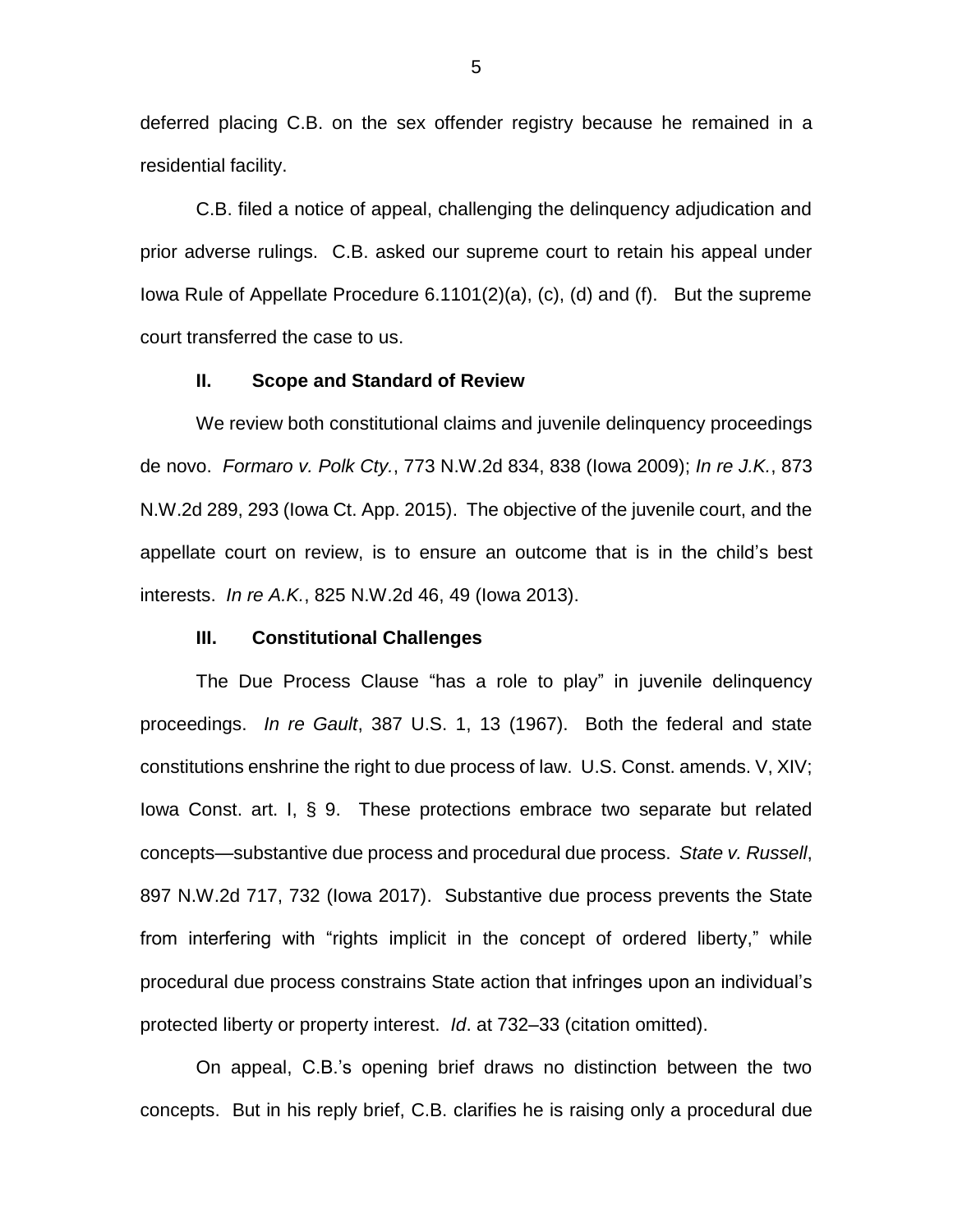process claim. C.B.'s void-for-vagueness challenge to the strict liability provisions is also grounded in due process. *See State v. Nail*, 743 N.W.2d 535, 539 (Iowa 2007); *State v. Walker*, 506 N.W.2d 430, 432 (Iowa 1993) ("The root of the vagueness doctrine is a rough idea of fairness.").

The juvenile court adjudicated C.B. as delinquent for committing sexual abuse in the second degree in violation of Iowa Code sections 709.1(3) and  $709.3(1)$ (b).<sup>2</sup> These sexual abuse provisions—commonly called statutory rape are considered strict liability offenses because the State need only prove the age of the alleged victim rather than proving the victim's lack of consent to the sex acts. *See generally State v. Drake*, 219 N.W.2d 492, 494 (Iowa 1974) (discussing earlier version of statute). The provisions prohibit engaging in sex acts with a child under the age of twelve, regardless of whether the offender knew the child's age. *See State v. Tague*, 310 N.W.2d 209, 212 (Iowa 1981) ("Defendant plainly bears the full risk of his conduct."). Strict liability offenses pass constitutional muster if they are designed to "protect the public welfare." *See id. at* 211 (holding statutory rape provision did not violate due process rights of adult defendant). C.B. argues for a different result when both the alleged victims *and* the alleged perpetrator are children.

 $\overline{a}$ 

<sup>&</sup>lt;sup>2</sup> Iowa Code sections 709.1(3) provides: "Any sex act between persons is sexual abuse by either of the persons when the act is performed with the other person in any of the following circumstances: . . . 3. Such other person is a child." Iowa Code section 709.3(1)(b) provides: "A person commits sexual abuse in the second degree when the person commits sexual abuse under any of the following circumstances: . . . b. The other person is under the age of twelve."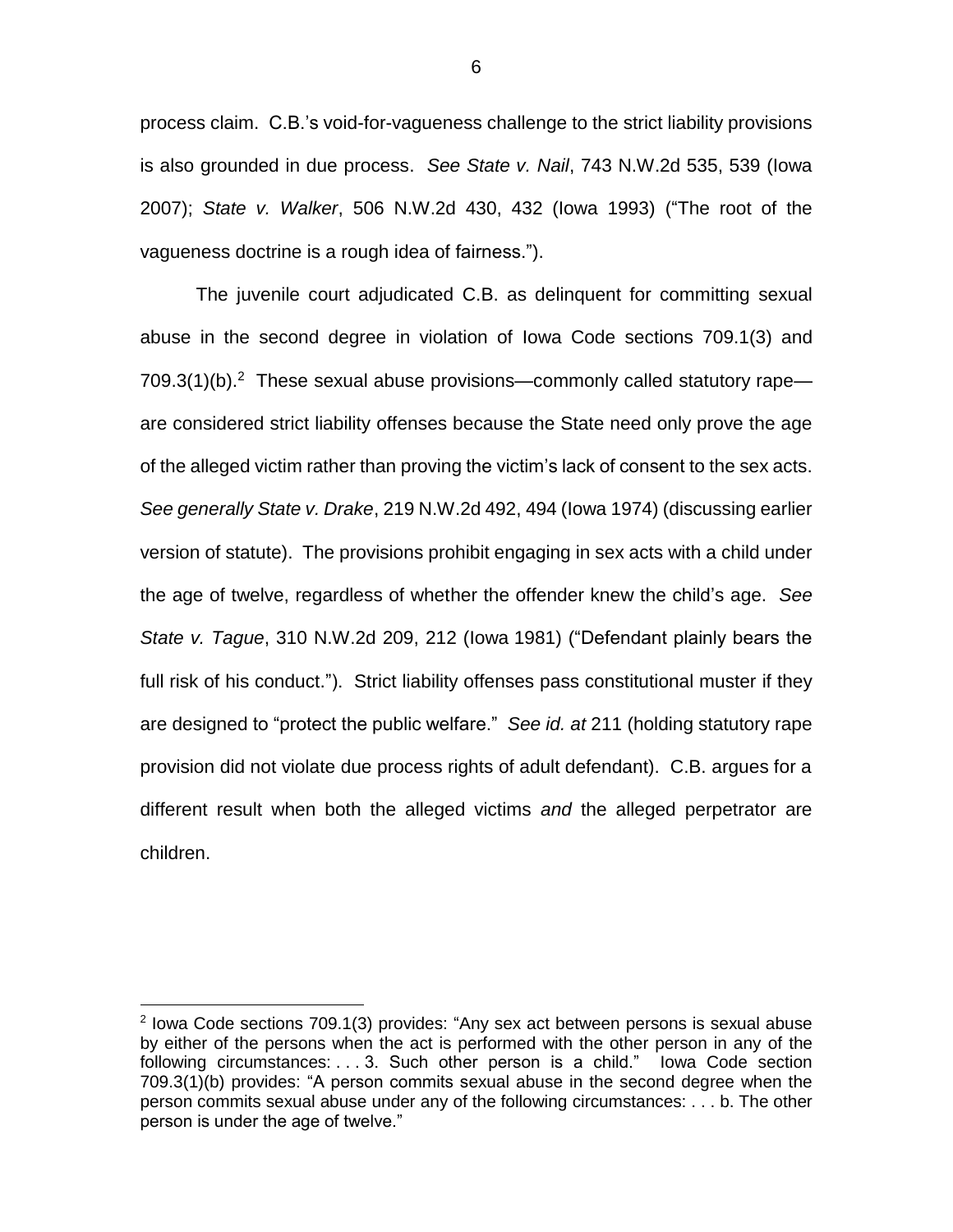## **A. Procedural Due Process**

The first step in our procedural due process inquiry is to decide if a protected liberty or property interest is at stake. *State v. Seering*, 701 N.W.2d 655, 665 (Iowa 2005). The State concedes C.B. has a protected interest in the outcome of the delinquency proceedings. *See J.K.*, 873 N.W.2d at 294 (quoting *Gault*, 387 U.S. at 30) ("[A] juvenile facing the possible loss of liberty pending the outcome of delinquency proceedings is entitled to the 'essentials of due process and fair treatment.'").

The next step is to determine what process is due by balancing three factors: (1) the private interest impacted by the official action; (2) the risk of depriving the private party of that interest by the procedures used and the probable value of additional or substituted procedural safeguards; and (3) the State's interest and the burdens posed by adding or substituting procedural safeguards. *Seering*, 701 N.W.2d at 665 (quoting *Mathews v. Eldridge*, 424 U.S. 319, 335 (1976)). At a minimum, procedural due process calls for "notice and opportunity to be heard in a proceeding that is 'adequate to safeguard the right for which the constitutional protection is invoked.'" *Id*. at 665–66 (citation omitted).

C.B. focuses on "notice." He contends strict liability statutes do not give children adequate notice of the proscribed conduct because children are not "persons of ordinary intelligence."<sup>3</sup> He cites passages from the expert testimony offered in the juvenile court to support his position that he "did not possess the

 $\overline{a}$ 

7

 $3$  C.B.'s argument that children are not "persons of ordinary intelligence" for purposes of understanding the statutory rape provisions sounds more like a complaint about vagueness than a challenge based on procedural due process. Accordingly, we will address it in the next section of our opinion.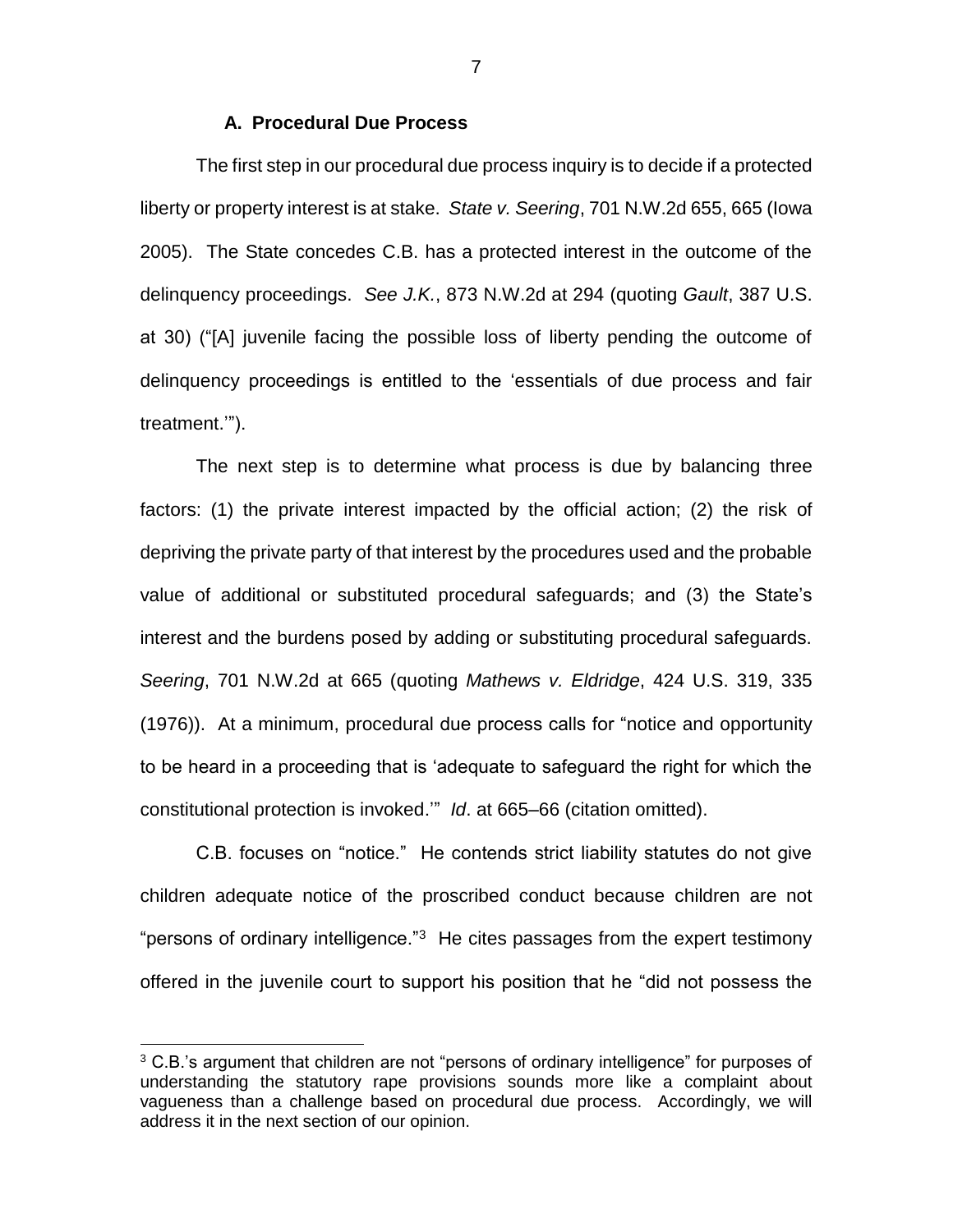volitional control of an adult to refrain from engaging in sexual activities with children." C.B. points out that as a child himself, he belongs to "the very class of persons the law was enacted to protect." He asserts applying the strict liability provisions to him raises an "incongruous assumption" that at age twelve he was "too immature to legally consent to a sex act" yet "mature enough to be held liable under this same law."

Although C.B. casts his argument in terms of "notice," he is not actually advancing a procedural due process claim. Without dispute, C.B. had notice of the State's accusations against him, as well as an opportunity to be heard.<sup>4</sup> Instead, he contends he lacked the maturity to appreciate that committing sex acts on other children was prohibited. C.B. does not suggest any additional or substituted safeguards were necessary to ensure procedural due process in his case.

His assertion that the strict liability provisions create an "incongruous" situation when applied to a twelve year old seems troubling at first blush, but it does not withstand close consideration. In Iowa, children under age fourteen are deemed incapable of consenting to sexual activity. *See* Iowa Code §§ 709.3(1)(b), .4(1)(b)(2); *see also State v. Constable*, 505 N.W.2d 473, 475–76 (Iowa 1993) (discussing "legal fiction" that a child is incapable of consent and explaining, under statutory rape provision, sex act performed on child constitutes sexual abuse "regardless of whether that child understood the nature of the act, was forced to perform a sex act or submit to a sex act, or whether that act was against the child's

 $\overline{a}$ 

<sup>&</sup>lt;sup>4</sup> C.B. also was consistently represented by skilled counsel who never raised a question of his competency to stand trial for adjudication of delinquency.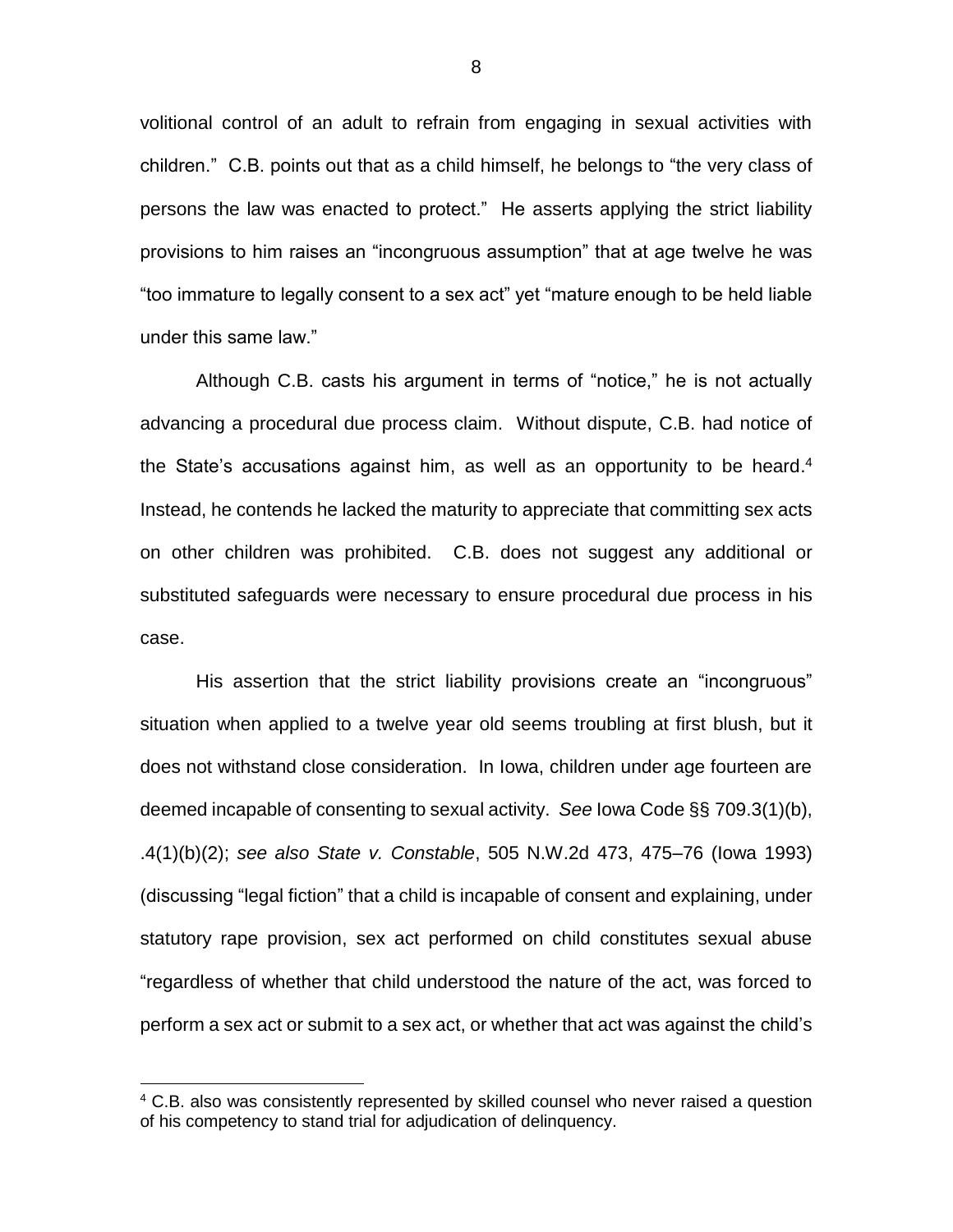will"). But that legal fiction aimed at shielding youngsters from sexual activity does not immunize from all culpability the children who perpetrate sex acts on other children. Indeed, C.B.'s reply brief concedes "the evidence demonstrates that he willfully and deliberately forced his siblings to participate in sex acts," and such sex acts could legitimately be pursued as third-degree sexual abuse under the by-force or against-the-will alternative. *See* Iowa Code § 709.1(1). Accordingly, even C.B. acknowledges it is *not* "incongruous" to entertain the "legal fiction" that he could not consent to sex acts with another person while he may be held accountable for perpetrating sex acts against other children.

In sum, C.B. fails to show the juvenile court proceedings violated his right to procedural due process.

### **B. Void for Vagueness**

C.B. next argues Iowa Code sections 709.1(3) and 709.3(1)(b) are impermissibly vague when applied to him. In assessing whether statutes are void for vagueness, we presume constitutionality and give the provisions any reasonable construction to uphold them. *State v. Showens*, 845 N.W.2d 436, 441 (Iowa 2014). "The practical effect of holding a statute unconstitutional 'as applied' is to prevent its future application in a similar context, but not to render it utterly inoperative." *See Ada v. Guam Soc. of Obstetricians & Gynecologists*, 506 U.S. 1011, 1011 (1992) (Scalia, J., dissenting from denial of certiorari). The void-forvagueness doctrine requires statutes to pass three tests: (1) they must give persons of ordinary understanding fair notice that certain conduct is prohibited; (2) they must offer authorities enough guidance to prevent the exercise of power in an arbitrary or discriminatory fashion; and (3) they cannot sweep so broadly as to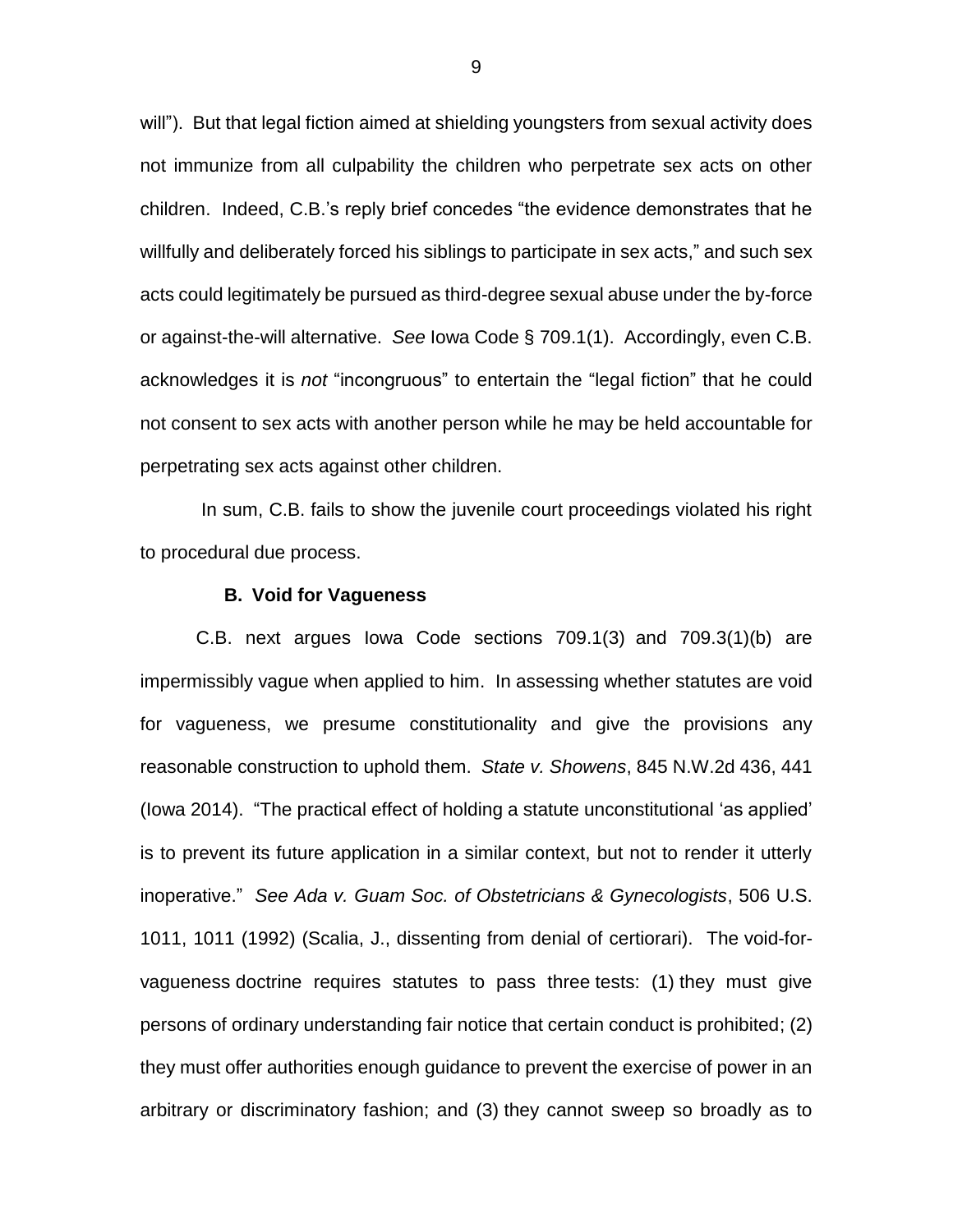outlaw substantial amounts of constitutionally protected activities, such as speech protected under the First Amendment. *See Nail,* 743 N.W.2d at 539. The third concern is not raised here.

#### **1. Fair Notice**

 $\overline{a}$ 

C.B. first contends that at age twelve he was not "a person of ordinary understanding" and lacked the mental capacity to appreciate that certain acts were prohibited under the strict liability statutes. 5 In support of his position, he cites a special concurrence from a three-judge panel of the Ninth Circuit Court of Appeals. See *United States v. JDT*, 762 F.3d 984, 1014 (9th Cir. 2014) (Berzon, J., specially concurring) (agreeing sexual abuse statute defined criminal offense with sufficient definiteness that ordinary people could understand what conduct was prohibited but opining the "'ordinary people' standard takes on an air of unreality when applied to a ten year-old"). C.B. provides no other authority for his proposition that the standard for vagueness claims should be different in juvenile proceedings because children have a more limited comprehension of the law. Accordingly, we are compelled to apply the accepted fair-notice analysis—assuming the legislature must draft only with the precision to enable "a person of ordinary understanding" to realize what the statute prohibits. *See Williams v. Osmundson*, 281 N.W.2d 622, 625 (Iowa 1979) ("Literal exactitude or precision is not necessary.").

<sup>5</sup> On a practical level, the juvenile court rejected C.B.'s contention that he did not understand his actions were wrong. The court noted C.B. "waited until he was alone with the victims before engaging in the sexual contact" and "threatened that he would no longer be their friend if they told on him." C.B. also said he stopped because "he felt that his actions were wrong." He also tried to minimize and justify his actions when questioned by a professional and "relayed his fear about going to 'juvi' because of his actions."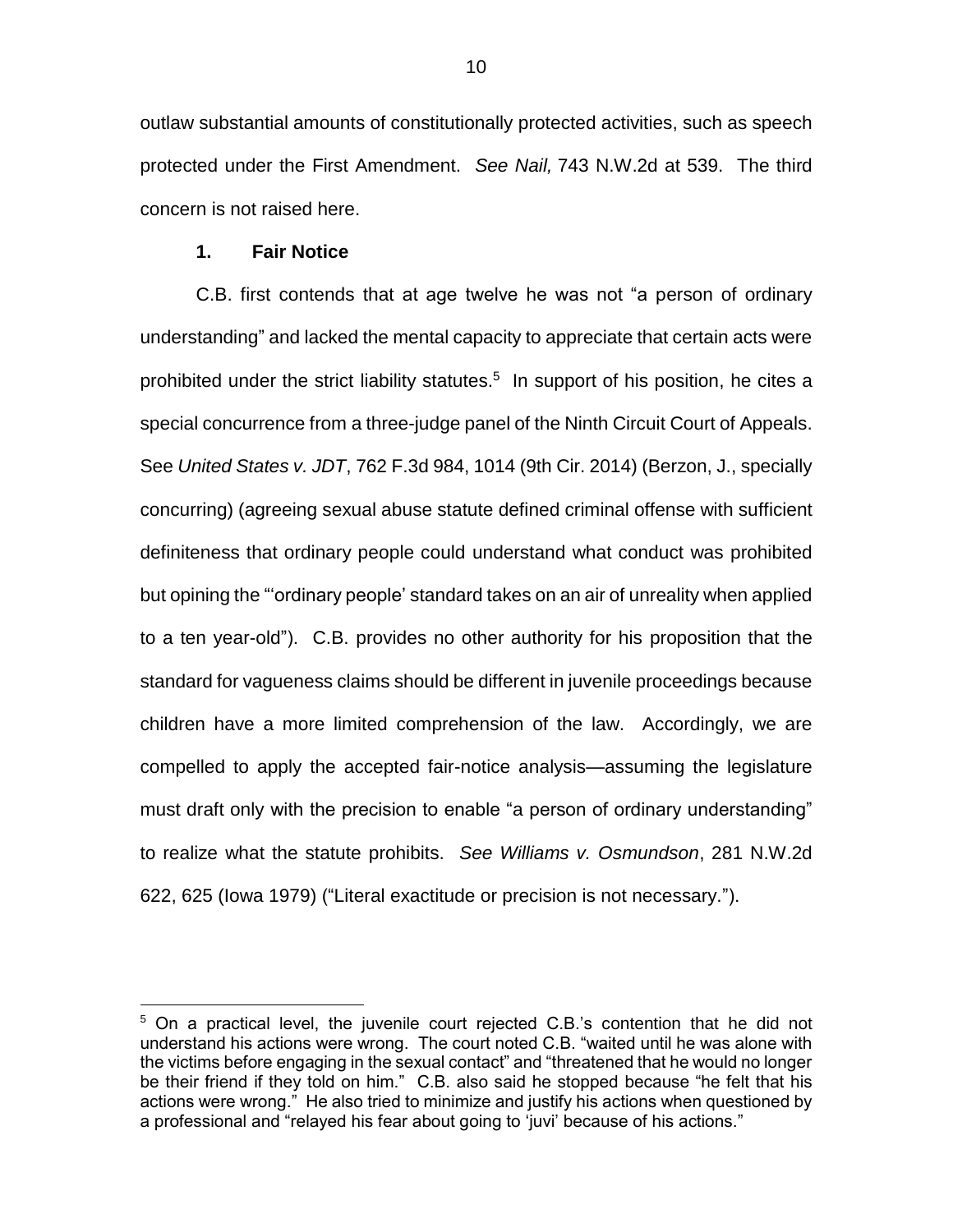"It is the statute, not the accusation under it, that prescribes the rule to govern conduct and warns against transgression." *Lanzetta v. New Jersey*, 306 U.S. 451, 453 (1939). All who read a criminal statute are "entitled to be informed as to what the State commands or forbids." *Id*. Statutes give fair notice if their meaning can be fairly determined by relying on the generally accepted and common meaning of the words, or by referring to the dictionary or previous judicial constructions. *State v. Dalton*, 674 N.W.2d 111, 122 (Iowa 2004). On appeal, C.B. does not identify any specific words in the strict liability statutes that would confuse a person of ordinary understanding as to what actions were off limits. One definition of sexual abuse is a sex act performed with a child. Iowa Code § 709.1(3). A child is defined as a person under the age of fourteen. *Id*. § 702.5. Sexual abuse is elevated to the second degree if the child is under the age of twelve. *Id*. § 709.3(1)(b). Nothing about those provisions would leave a person of ordinary intelligence in doubt as to the forbidden conduct.

To the extent C.B. is contending he did not have the capacity to understand that committing sex acts with children under age twelve was wrong, his contention clashes with the tenet that "[a]ll persons are presumed to know the law." *See id.* § 701.6; *State v. Clark*, 346 N.W.2d 510, 512 (Iowa 1984). That presumption applies to juveniles so long as they are competent to be adjudicated delinquent. *See generally J.K.*, 873 N.W.2d at 296 (reiterating "developmental maturity and intellectual abilities should be considered in the juvenile competency determination"). Any diminished ability to comprehend the law is not a matter of fair notice.

## **2. Arbitrary Enforcement**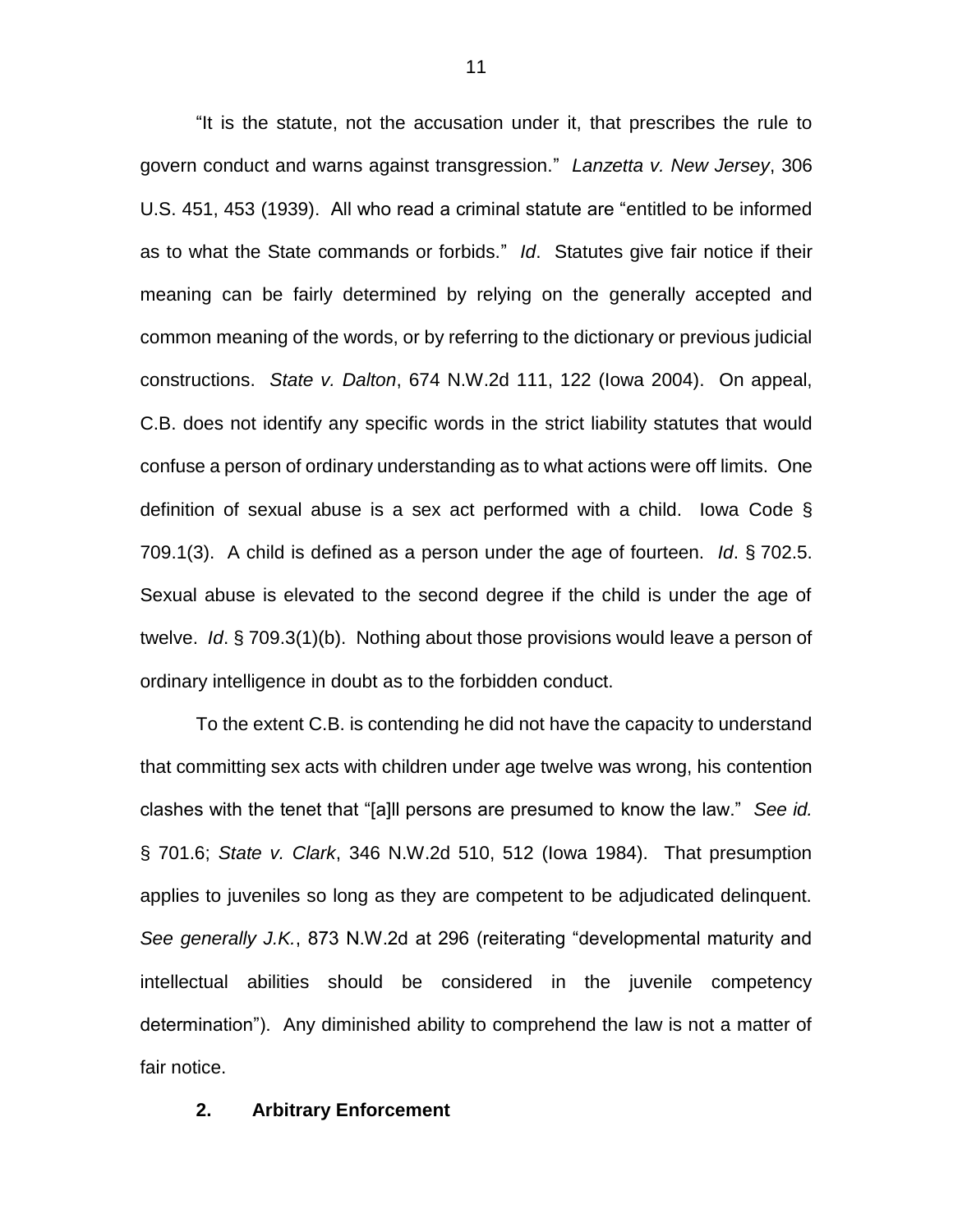Although the vagueness analysis must address fair notice to the public, courts recognize "the other principal element of the doctrine—the requirement that a legislature establish minimal guidelines to govern law enforcement"—as the more important aspect. *See Kolender v. Lawson*, 461 U.S. 352, 358 (1983) (citation omitted). Relying on *In re D.B.*, 950 N.E.2d 528 (Ohio 2011), C.B. presents his most promising appellate argument here.

In *In re D.B.*, the Ohio Supreme Court decided its statutory rape law was unconstitutionally vague as applied to a twelve–year–old adjudicated delinquent for engaging in sexual conduct with an eleven–year–old. 950 N.E.2d at 530-

33. The Ohio court reasoned:

The facts of this case provide an example of the temptation for prosecutors to label one child as the offender and the other child as the victim. Based apparently upon the theory that D.B. forced M.G. to engage in sexual conduct, the state alleged that D.B., but not M.G., had engaged in conduct that constituted statutory rape.

*Id.* at 533. The Ohio court concluded the prosecutor's choice of which child to charge with a delinquent act constituted "the very definition of discriminatory enforcement." *Id*. The court emphasized "the concept of consent" played no role in its analysis of D.B.'s due process challenge because the statute at issue authorized strict liability based on the participants' ages. *Id*.

C.B. seizes on the Ohio court's reasoning and argues that when faced with a strict liability statute under which "a child may be both a perpetrator and a victim," the risk of arbitrary prosecution is "inherent." C.B. worries the prosecutor's "personal perception of the distinction between what is 'good, bad, and wrongful sex' among children" will be the impetus for enforcement of the statute. But C.B. identifies nothing about his own adjudication that would suggest a policy-driven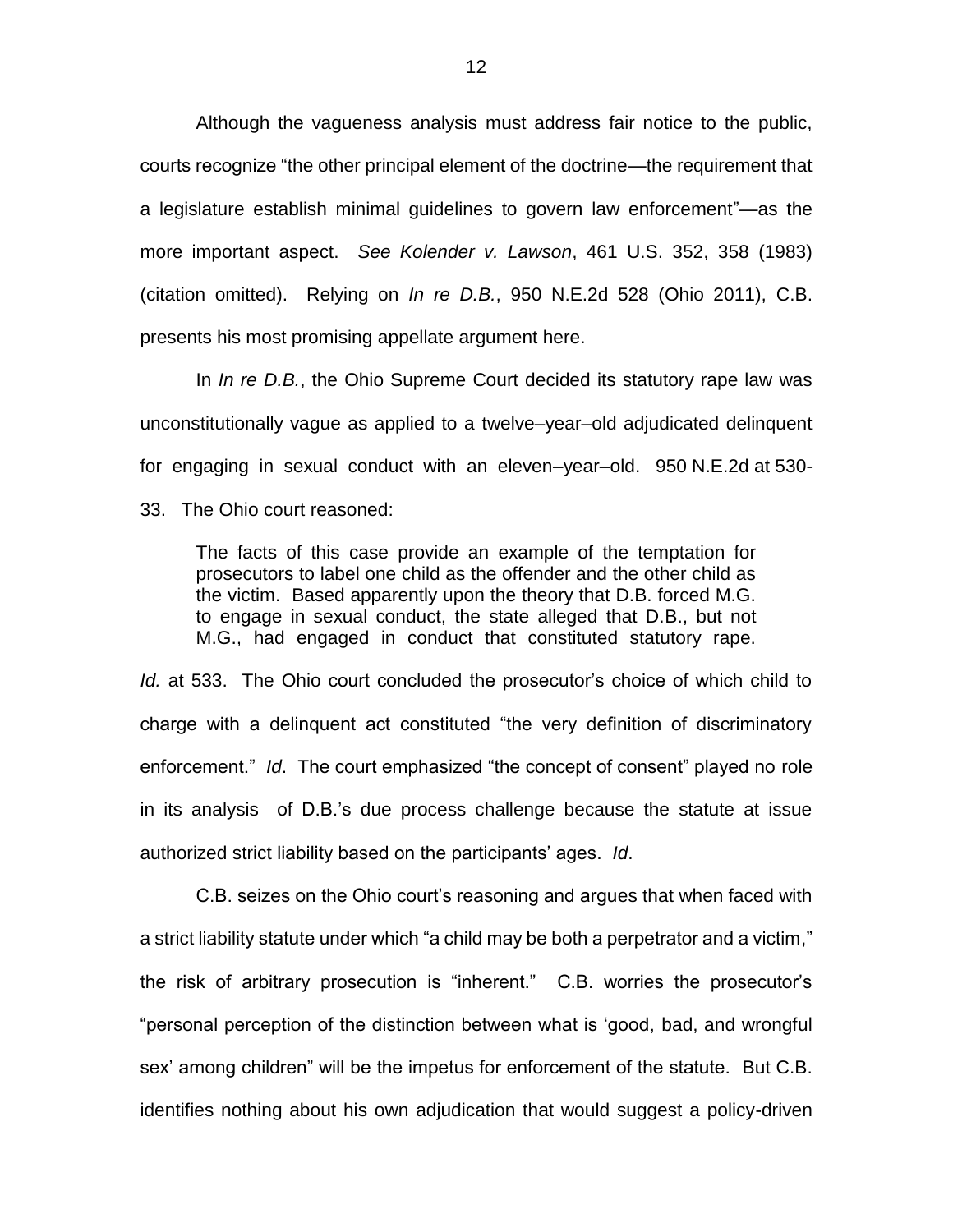decision by the county attorney to file a delinquency petition against him rather than against his younger stepsiblings.

The State responds that "the exercise of prosecutorial discretion does not render a statute unconstitutionally vague." The State further suggests prosecutorial discretion may be even more important in juvenile delinquency proceedings where the need for effective rehabilitation of an offending child is of vital importance. *See generally State v. Lyle*, 854 N.W.2d 378, 388 (Iowa 2014) (recognizing the "juvenile justice chapter of our Code gives courts considerable discretion to take action in the best interests of the child").

After full consideration, we find C.B.'s arbitrary-enforcement argument does not live up to its initial promise. We are not persuaded by C.B.'s reliance on *In re D.B.*, as the Ohio court misframed the test when deciding its statutory rape provisions violated due process. *See* 950 N.E.2d at 533 (holding strict liability statute encourages arbitrary enforcement because either child participant could be in violation). We believe a more accurate reflection of void-for-vagueness jurisprudence appears in a juvenile appeal decided by the Minnesota Supreme Court, stating: "The essential constitutional problem with [vague] statutes is not that they fail to identify whom to prosecute or allow for enforcement against some violators and not others, but, rather, that their statutory vagueness lets enforcers define who is a violator in the first place." *In re B.A.H.*, 845 N.W.2d 158, 164 (Minn. 2014) (concluding statutory rape statute was not impermissibly vague as applied to a fourteen year old accused of sex acts with his thirteen-year-old cousin). The Minnesota court declined to follow *In re D.B.*, explaining the Ohio court "addressed neither why the charging decision was discriminatory nor, more fundamentally,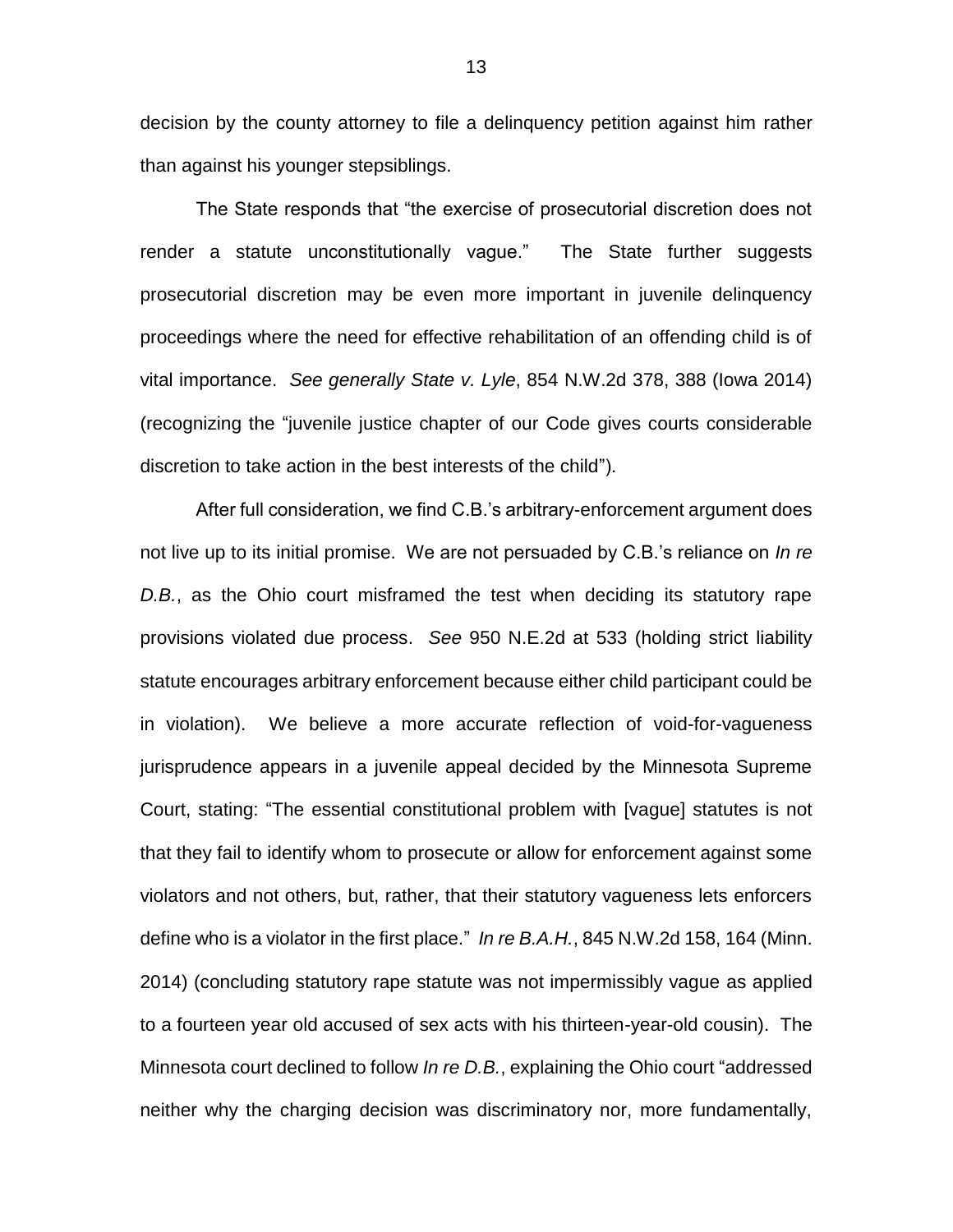how the statute was vague." *Id*. at 164 n.4; *see also State v. Colton M.*, 875 N.W.2d 642, 648 (Wis. Ct. App. 2015) (finding analysis of *In re B.A.H.* more persuasive than the analysis of *In re D.B.*).

Iowa's statutory rape provisions do not leave it up to police, prosecutors, or courts to define who is a violator. *Contra Kolender v. Lawson*, 461 U.S. 352, 358 (1983) (striking down loitering statute as unconstitutionally vague because it vested "virtually complete discretion in the hands of the police to determine whether the suspect ha[d] satisfied the statute"). Rather, the legislature designated persons who engaged in sex acts with children under twelve as offenders under section 709.3(1)(b). The prohibited conduct is well defined. The county attorney's exercise of discretion in filing a delinquency petition against twelve-year-old C.B.—the admitted aggressor in the sexual encounters with his five-, eight-, and ten-year-old stepsiblings—does not create a constitutional problem. Our de novo review of the evidence shows, from C.B.'s perspective the acts were sexual in nature, while from the perspective of three younger children, the acts were hurtful and offensive contact. These circumstances do not support C.B.'s contention that the provisions foster arbitrary enforcement. Accordingly, C.B. has not established the strict liability statutes are vague as applied to him.

# **IV. Jury Trial**

As a final issue, C.B. argues he was entitled to a trial by jury at his juvenile delinquency adjudication under the due process and equal protection provisions of our state constitution. *See* Iowa Const. art. I, secs. 1, 6, 9, 10. Our supreme court rejected this argument forty years ago and has recently reaffirmed that position. *See In re Johnson*, 257 N.W.2d 47, 51 (Iowa 1977); *see also A.K*., 825